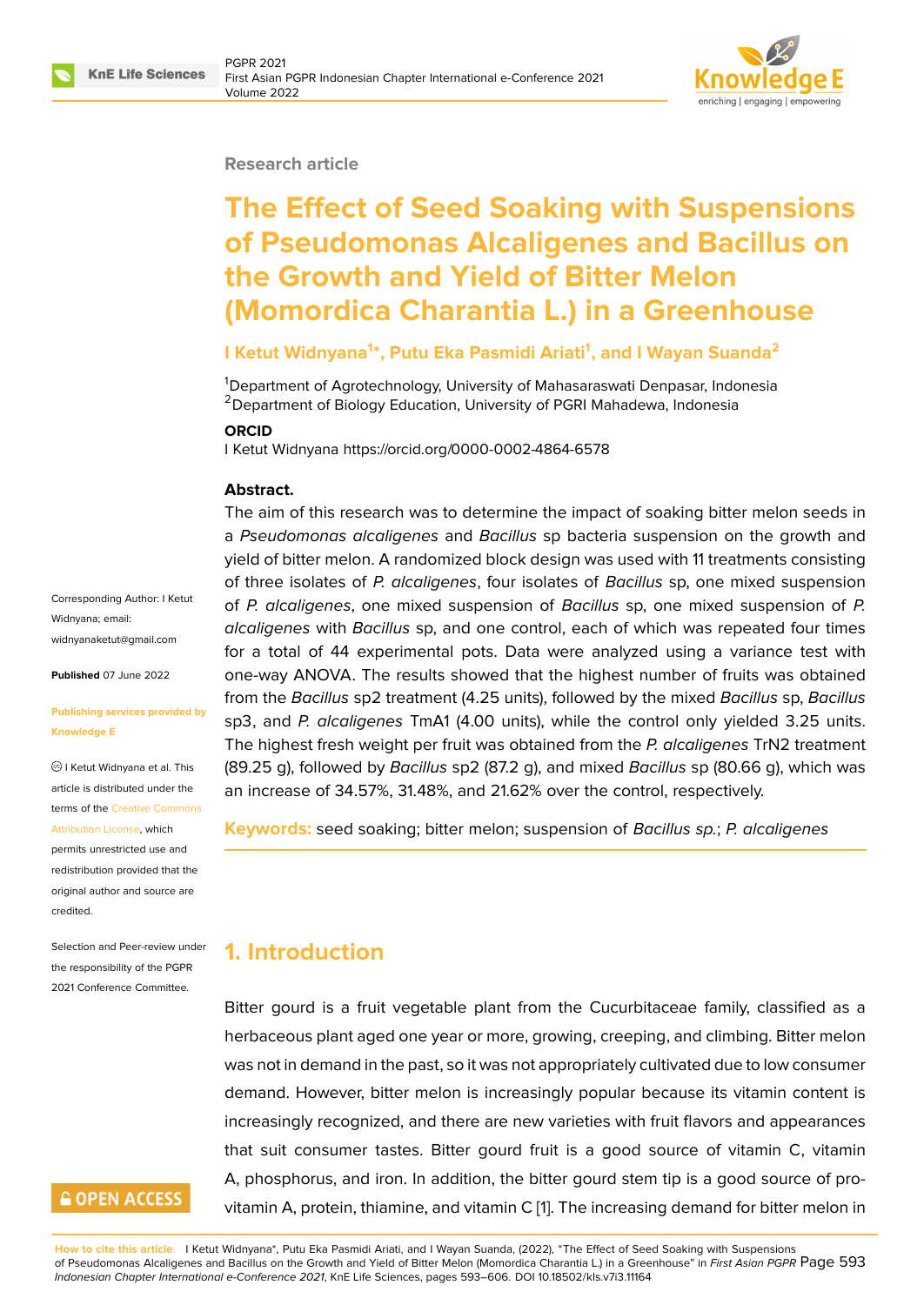agribusiness in Indonesia impacts the need for bitter melon seeds, which has increased very significantly.

Although the prospect of the bitter melon market is quite bright, the cultivation of bitter melon at the farmer level is still a side business, on a small scale, and without intensive maintenance, so that growth is still not optimal. On the other hand, organic crop cultivation is a commodity that has promising prospects. Therefore, efforts are needed to increase yields through various actions, including proper, effective, and efficient cultivation techniques. In addition, as far as possible in cultivating bitter melon plants can reduce the chemical fertilizers use and synthetic chemical pesticides.

One of the efforts made to maintain and increase plant production is PGPR (Plant Growth Promoting Rhizobacteria). PGPR is soil microbes in rhizosphere that can either directly or indirectly, affected plants growth and development [2]. PGPR function is to restore soil fertility because some bacteria from the PGPR group are nitrogen-fixing bacteria such as the genus Rhizobium and Azotobacter, and phosphate solubilizing bacteria such as the genus Arthrobacter, Bacterium, and Mycob[ac](#page-10-1)terium [3]. The results of Widnyana and Javandira research claimed that the treatment of *Bacillus* sp. to tomato seeds for 10-30 minutes can stimulate tomato seed germination. [4]. Similar investigations that immerse seed treatment with *P. alcaligenes* show[ed](#page-10-2) 25% faster germination for swamp cabbage encouraged, increased in performance by 24.4% [5], while Taufik stated the use of PGPR on chili seeds was able to enhanced the [ve](#page-10-3)getative and generative growth of chili plants [6]. The positive effect of *Pseudomonas spp.* can occupy plant root tissue surface and supply essential nutrients. In addition, seve[ra](#page-10-4)l bacteria can interrupt the root as endophytes without changes in plants morphology [7].

Maunuksela in 2004 stated that the rhizobacteria of the *Pseudomonas fluorescens*, *Bacillus sp.*, and *Serratia spp.* groups could generate growth hormones like indole [ac](#page-10-5)etic acid (IAA), which can enhanced plant growth [8]. Low seed germination can inhibit plant growth, causing abnormal root growth so that the roots cannot absorb water and nutrients optimally. One of the efforts that can be done is by providing PGPR as a natural growth promoter. The results of previous [stu](#page-11-0)dies stated that tomato seed immerse treatment with a suspension of *P. alcaligenes* and *Bacillus sp*. was able to increase 10.54% of leaves number, 4.04% of stem fresh weight, 55.16% of plant height, 162.83% of fruit number, 344.44% of fruit weight, and 17.90% of root length than the control [9].

This study used PGPR bacteria, namely *P. alcaligenes* and *Bacillus sp*., with the hope that it can be an alternative in stimulating germination, growth, and increasing the yield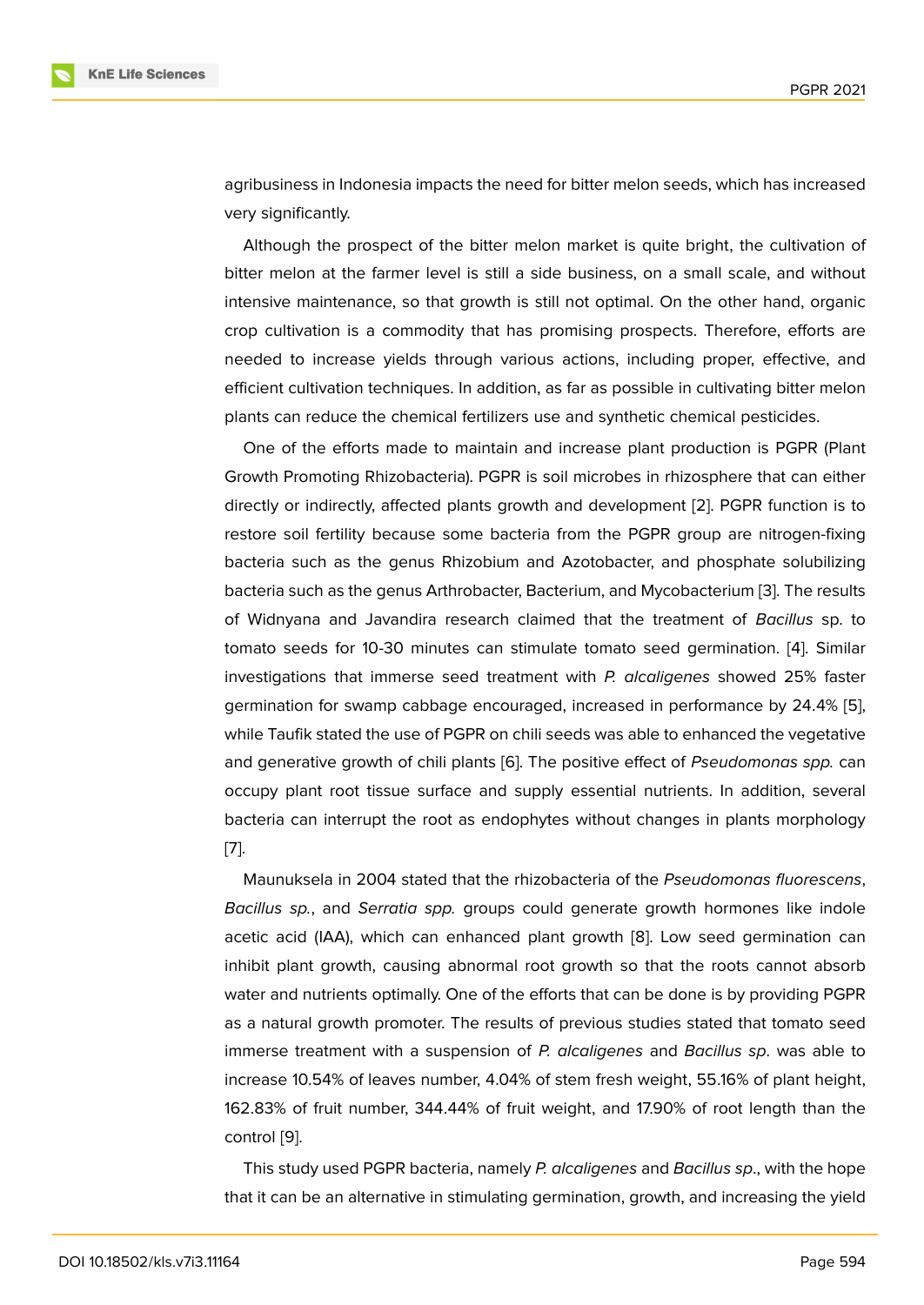

of bitter melon. The aim of this research is to analyze the impact of *Bacillus sp.* and *Pseudomonas alcaligenes* when given alone or after being combined on the yield and growth of bitter melon plants.

## **2. Methodology**

### **2.1. Tools and materials**

The materials used in this research included: *Pseudomonas alcaligenes* (TmA1, KtS1, TrN2), *Bacillus sp* (1, 2, 3, 4), seeds of bitter melon varieties LIPA F1, and growing media. The tools used include Laminar airflow, 90% alcohol, autoclave, oven, scales, Bunsen lamp, stove, ruler, enkase, polybag, bucket, hoe, Petri dish, tweezers, scissors, plastic, needle ose, measuring cup, bamboo, strap, camera, translucent clear plastic, and stationery.

## **2.2. Research Design and Treatment**

Randomized Block Design (RBD) was used with 11 treatments which were repeated four times. The treatments carried out in this study were: P0 (control), (P1) = *P. alcaligenes* TmA1, (P2) = *P. alcaligenes* TrN2, (P3) = *P. alcaligenes* KtS1, (P4) = mixed *P. alcaligenes* ( P5) = *Bacillus sp.*1., (P6) = *Bacillus sp 2*, (P7) = *Bacillus sp.*3, (P8) = *Bacillus sp.* 4, (P9) = mixed *Bacillus sp*., and (P10)= mixed *P. alcaligenes* with *Bacillus sp*.

**2.3. Preparation of Bacterial Isolates of P. alcaligenes and Bacillus sp**

*P. alcaligenes* and *Bacillus sp*. are from the Laboratory of Agrotechnology, Faculty of Agriculture, Mahasaraswati University Denpasar, have previously been studied and identified, especially for *P. alcaligenes*. The bacterial suspensions of *P. alcaligenes* and *Bacillus sp.* were isolated on NB (Nutrien Broth) media in 100 ml Erlenmeyer and cultured for 48 hours to be ready for application.

## **2.4. Bacterial suspension treatment and planting bitter melon seeds**

Bitter gourd seeds were soaked for 20 minutes with suspension isolate according to the treatment that had been determined using a Petri dish as a soaking container. After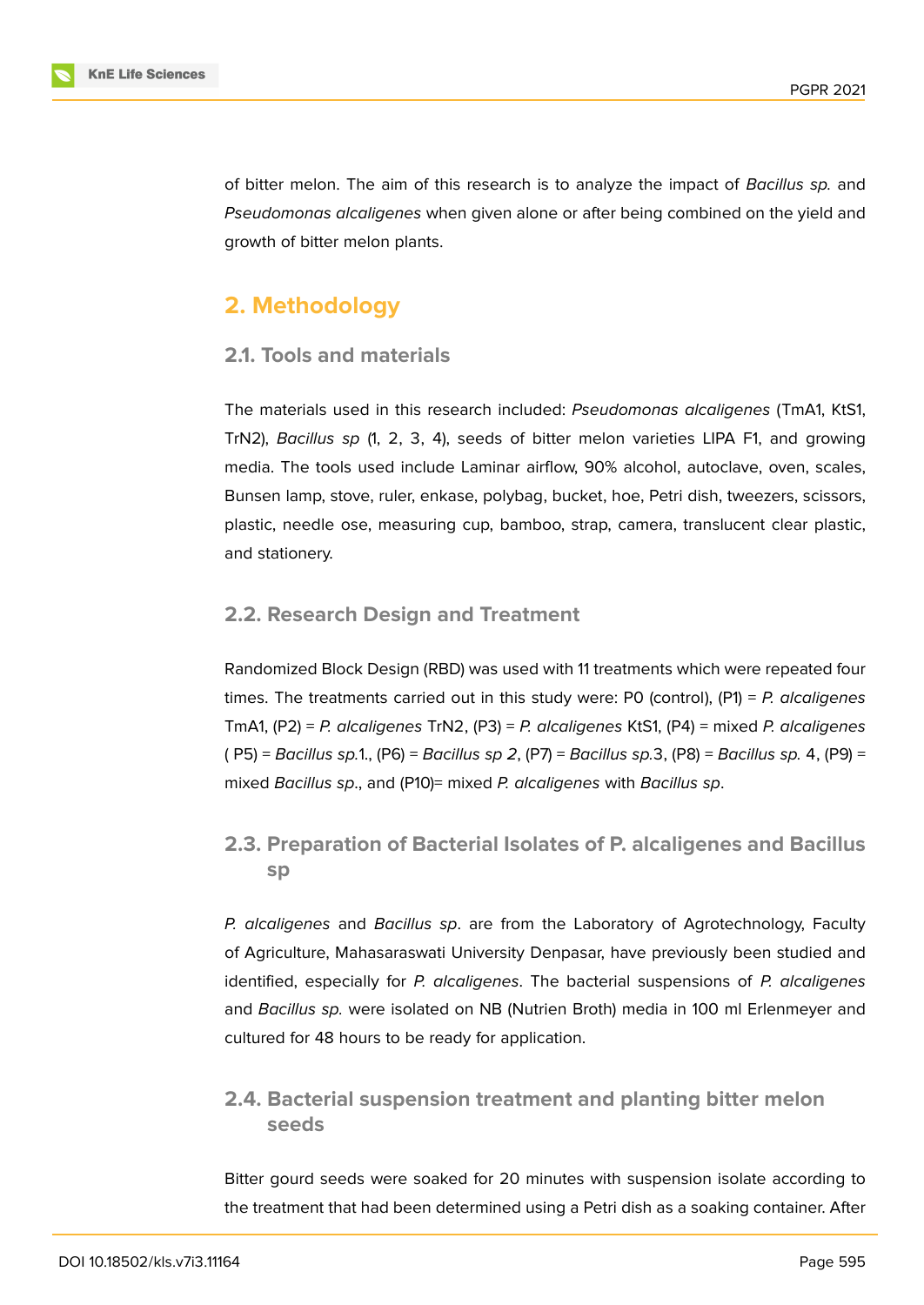the soaking, the seeds are drained and stored in a protected container in a shady place and ready to be sown/planted on the planting media that has been prepared in polybags. Planting media in the form of soil and compost media (3:1) that have been opened to minimize contaminants. Each polybag is filled with 5 kg of planting media. After the bitter gourd seeds were 1 and 2 weeks old, they were watered with 100 ml of rhizobacteria isolate suspension.

### **2.5. Variable Observation and data analysis**

Observations were made on the following variables: germination time, number of leaves, plant height, fruits number, fruit fresh weight, roots fresh weight, fresh weight of stems, fresh plant weight, dry fruit weight, root dry weight, dry stem weight, weight plant dryness, fruit length, root length. Data was analyzed using the ANOVA test and for the average difference, test using the 5% and 10% LSD tests [10].

## **3. Results and Discussion**

Statistical analysis result on the observed parameters, showed there a strong significant effect (P<0.01) by treatment on the parameters of fruit number, length of fruit, weight of fresh fruit, fruit oven-dry weight, length of root, and fresh weight, and oven-dry weight stems, but had no significantly effect (P>0.05) on the overy weight of bitter melon roots.

### **3.1. Bitter melon seed germination duration**

Figure 1 shows the germination rate of bitter melon seeds in each seed soaking treatment. The fastest germination of bitter melon seeds occurred in immersion with bacterial suspension of *P. alcaligenes* TmA1, mixed *P. alcaligenes*, and *Bacillus sp*.4 with an aver[a](#page-4-0)ge of 3.5 days. Germination within four days occurred when bitter melon seeds were soaked in suspension with *P. alcaligenes* TrN2, *Bacillus sp.*1, *Bacillus sp*.2, and *Bacillus sp*.3. Bitter gourd seed germination within five days was found by immersing seeds with *P. alcaligenes* KtS1, mixed *Bacillus sp.*, mixed *P. alcaligenes* with *Bacillus sp*., and controls.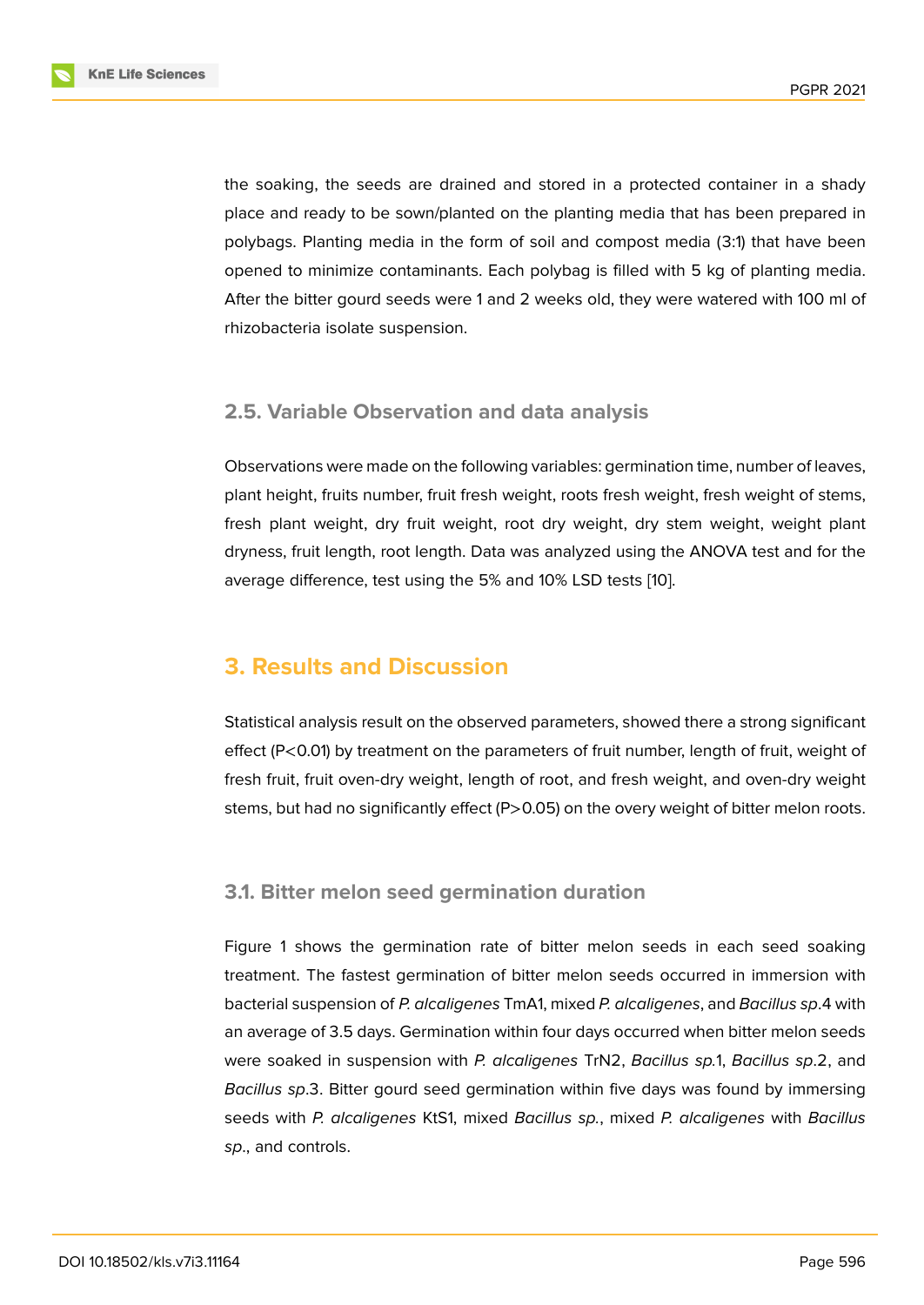



<span id="page-4-0"></span>**Figure** 1: Effect of soaking period bitter melon seeds on germination speed.

### **3.2. Fruit variable**

Table 1 shows the average number of bitter melon fruit, fruit length, fruit fresh weight, and oven-dry weight of bitter melon. The highest number of fruits was found in *Bacillus sp.* 2, namely 4.25 pieces, but not significantly different than *Bacillus sp.* 3, mixed *Bacillus sp*., and *P. alcaligenes* TmA1 treatment. The minimum number of fruits, namely 3 pcs, was found in the treatment of *P. alcaligenes* KtS1, not significantly different from the control, *P. alcaligenes* TmA1, mixed *P. alcaligenes*, *Bacillus sp*., and mixed *Bacillus sp*. The most extended bitter melon fruit was found in the treatment of *P. alcaligenes* TrN2, which was 24.35 cm, not significantly different from the mixed *Bacillus sp*. (22.68 cm) and *Bacillus sp.* 2 (22.51 cm). The shortest bitter melon found in the control treatment (17.53 cm) was not significantly different from the treatment of *Bacillus sp*.4 (17.91 cm), *P. alcaligenes* KtS1 (17.66), *P. alcaligenes* TmA1 (18.11 cm), *Bacillus sp.4* (18.55 cm), and *Bacillus sp.3* (18.75 cm).

#### **Notes :**

- 1. The same letter behind the average value shows a non-significant difference  $(P > 0.05)$
- 2. The different letters behind the average value shows a significant difference (P<0.05) to very significant (P<0.01)

The highest fresh weight of bitter melon was showed on the treatment of *P. alcaligenes* TrN2, which was 89.25 g, not significantly different from *Bacillus sp.*2 (87.20 g), and Mixed *Bacillus sp*. (80.66 g), but significantly different from all other treatments. The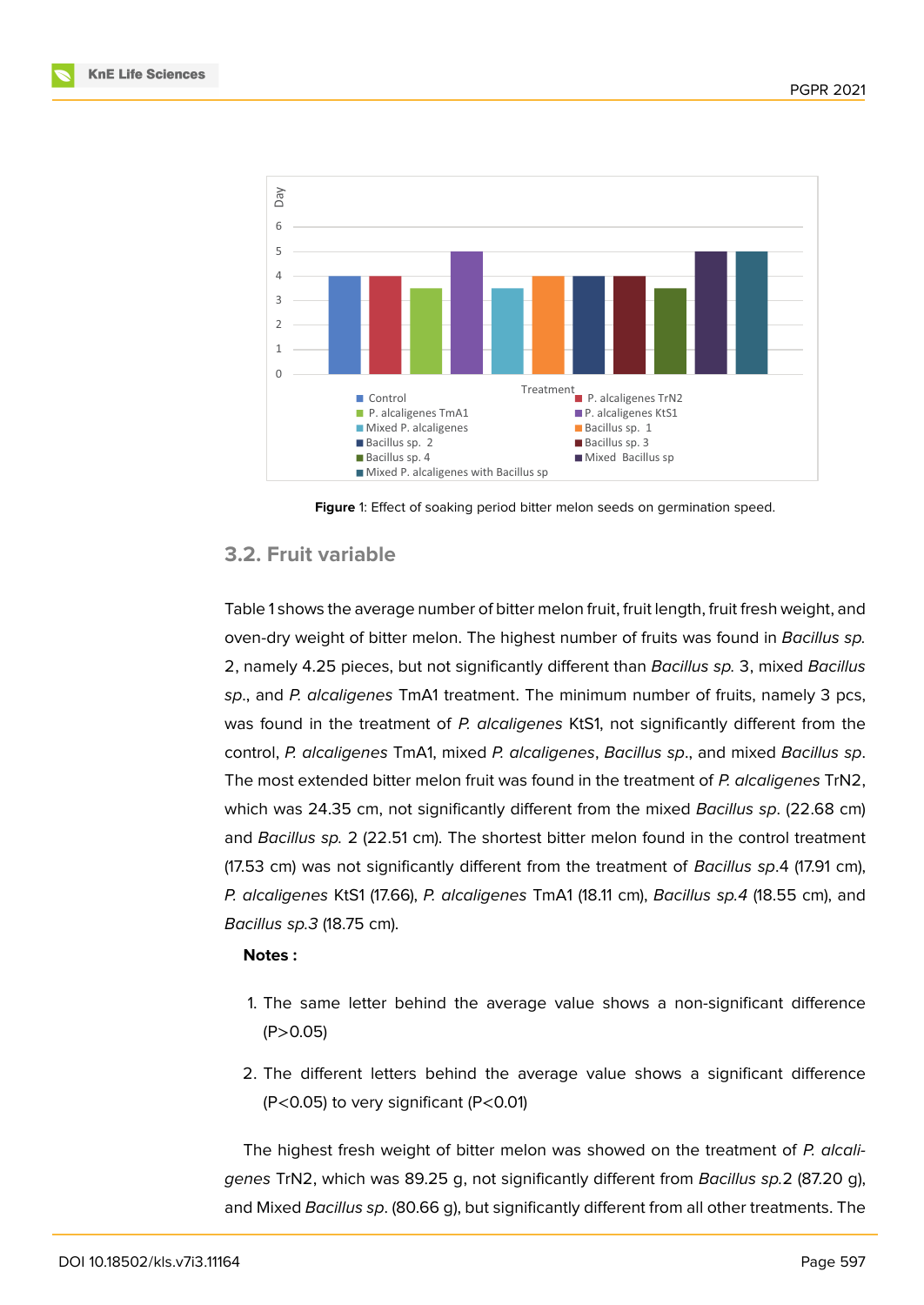| No              | <b>Treatments</b>                        | Number<br>fruit (unit) | of fruit<br>(cm) | length fresh weight oven-dry<br>(g) | weight (g) |
|-----------------|------------------------------------------|------------------------|------------------|-------------------------------------|------------|
|                 | Control                                  | 3.25 bc                | 17.53 c          | 66.32 d                             | 6.02 f     |
| 2               | P. alcaligenes TmA1                      | $3.25$ bc              | 18.11 c          | 65.75 d                             | 6.30 ef    |
| 3               | P. alcaligenes TrN2                      | 4.00 a                 | 24.35 a          | 89.25 a                             | 9.01a      |
| 4               | P. alcaligenes KtS1                      | 3.00 с                 | 17.66 с          | 79.98. b                            | 7.37 d     |
| 5               | Mixed P. alcaligenes                     | 3.25 bc                | 20.99 b          | 81.00 b                             | 7.99 с     |
| 6               | Bacillus sp. 1                           | 3.25 bc                | 18.55 c          | 67.49 d                             | 6.18 ef    |
| 7               | Bacillus sp. 2                           | 4.25 a                 | 22.51 ab         | 87.20 a                             | 8.56 b     |
| 8               | Bacillus sp. 3                           | 4.00 a                 | 18.75 c          | 73.78 b                             | 7.05 d     |
| 9               | Bacillus sp. 4                           | 3.25 bc                | 17.91 c          | 62.55 d                             | 6.54 e     |
| 10 <sup>°</sup> | Mixed Bacillus sp                        | 4.00 a                 | 22.68 ab         | 80.66 a                             | 8.42 b     |
| 11              | Mixed P. alcaligenes<br>with Bacillus sp | 3.50 b                 | 18.36 с          | 73.57 c                             | 7.13 d     |
|                 | LSD 5%                                   | 0.56                   | 2.05             | 5.45                                | 0.40       |
|                 | LSD 1%                                   | 0.75                   | 2.76             | 7.33                                | 0.54       |

Table 1: The average number of fruit, fruit length, fresh weight, and oven-dry bitter melon on PGPR bacterial treatment.

lowest fresh fruit weight was found in control (66.32 g), not significantly different from the treatment of *P. alcaligenes* TmA1 (65.75 g), *Bacillus sp.* 1 (67.49 g), and *Bacillus sp.*4 (62.55 g). *P. alcaligenes* TrN2 treatment (9.01 g) showed the highest oven-dry weight of bitter melon and showed significantly different than others, while the lowest oven-dry weight was found in control (6.02 g), not significantly different from the *P. alcaligenes* TmA1 treatment. (6.30 g), and *Bacillus sp.* 1 (6.18 g), but significantly different from all other treatments.

#### **3.3. Root variable**

Statistical analysis result showed that root dry weight had no significant effect (P>0.05) by treatment application but significantly (P<0.05) to very significant (P<0.01) on root length and fresh root weight. The longest bitter melon roots were found in the Mixed *P. alcaligenes* treatment (89.59 cm), not significantly different from the *P. alcaligenes* TmA1 (84.63 cm), *P. alcaligenes* TrN2 (89.62 cm), and Mixed *Bacillus sp*. (81.14 cm) treatments. The shortest bitter melon roots were found in *Bacillus sp.* 3 (63.25 cm), and not significantly different from the *Bacillus sp.*1 (66.41 cm), *Bacillus sp.*4 (68.75 cm), Mixed *P. alcaligenes* with *Bacillus sp*. (67.25 cm), *P. alcaligenes* KtS1 (63.50 cm), and control (66.68 cm). The best root fresh weight was showed in *P. alcaligenes* TrN2 (11.92 g) treatment and was significantly different than others. The lowest fresh root weight was found in control (7.16 g), not significantly different from *P. alcaligenes* KtS1 treatment (7.56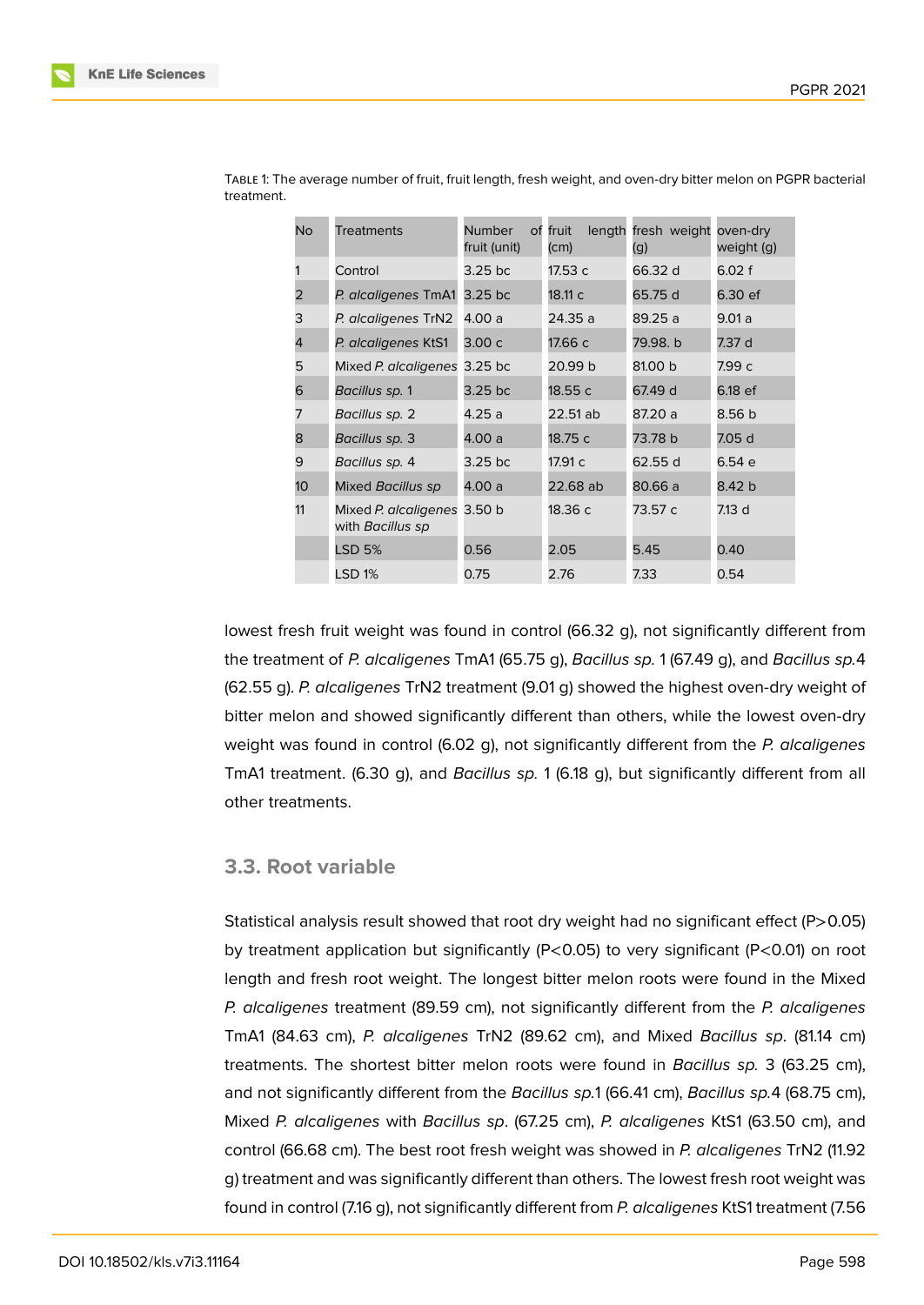

g), *Bacillus sp.* 1 (6.80 g), *Bacillus sp.*2 (8.43 g), and *Bacillus sp*.4 (6.98 g). Specifically on the oven-dry weight of bitter melon root, PGPR treatment had no significant impact.

Table 2: Average root length of bitter melon, fresh root weight, and oven-dry weight of bitter melon root on PGPR bacterial treatment.

| No | <b>Treatments</b>                       | Root length (cm) | Fresh root weight (g) |      | oven-dry<br>Root<br>weight (g) |  |
|----|-----------------------------------------|------------------|-----------------------|------|--------------------------------|--|
|    | Control                                 | 66.68 c          | 7.16                  | ef   | 1.16a                          |  |
| 2  | P. alcaligenes TmA1                     | 84.63 ab         | 9.76                  | b    | 1.01a                          |  |
| 3  | P. alcaligenes TrN2                     | 89.62 ab         | 11.92                 | a    | 1.53a                          |  |
| 4  | P. alcaligenes KtS1                     | 63.50 c          | 7.56                  | cdef | 1.03a                          |  |
| 5  | Mixed P. alcaligenes                    | 89.59 a          | 8.82                  | bcd  | 1.52a                          |  |
| 6  | Bacillus sp. 1                          | 66.41 c          | 6.80                  |      | 1.74 a                         |  |
| 7  | Bacillus sp. 2                          | 79.00 b          | 8.43                  | bcde | 1.89 a                         |  |
| 8  | Bacillus sp. 3                          | 63.25 c          | 8.67                  | bcd  | 1.24 a                         |  |
| 9  | Bacillus sp. 4                          | 68.75 c          | 6.98<br>ef            |      | 1.18a                          |  |
| 10 | Mixed Bacillus sp                       | 81.14 ab         | 8.97                  | bc   | 2.02a                          |  |
| 11 | Mixed P. alcaligenes<br>and Bacillus sp | 67.25 c          | 7.37                  | def  | 1.12a                          |  |
|    | LSD 5%                                  | 19.64            | 1.46                  |      | 1,29                           |  |
|    | <b>LSD 1%</b>                           | 26.44            | 1.97                  |      | 1,73                           |  |

#### **Notes :**

- 1. The same letter behind the average value shows a non-significant difference  $(P > 0.05)$
- 2. The different letters behind the average value shows a significant difference (P<0.05) to very significant (P<0.01)

### **3.4. Bitter melon plant stem variable**

Statistical analysis result showed that the PGPR treatment had strong significant effect (P<0.01) on the fresh and oven-dry weight of bitter melon stems. The highest stem fresh weight was showed in *P. alcaligenes* KtS1 treatment (74.35 g), not showed significant different than *P. alcaligenes* TrN2 treatment (72.50 g), Bacillus sp. 4 (71.57 g), *Bacillus sp.*1 (67.15 g), Mixed *P. alcaligenes* (63.55 g), and *Bacillus sp*.2 (62.82 g). The lowest fresh stem weight of bitter melon was found in the treatment of *P. alcaligenes* KtS1 (74.35 g), not significantly different from *Bacillus sp.3* (52.14 g), Mixed *Bacillus sp.* (55.00 g), control (59.00 g), Mixed *P. alcaligenes* with *Bacillus sp.* (60.00 g), Mixed *P. alcaligenes* (63.55 g), and *Bacillus sp.*2 (62.82 g). The treatment of *P. alcaligenes* TrN2 (7.99 g) was performed highest stem oven-dry weight meanwhile not significantly different than the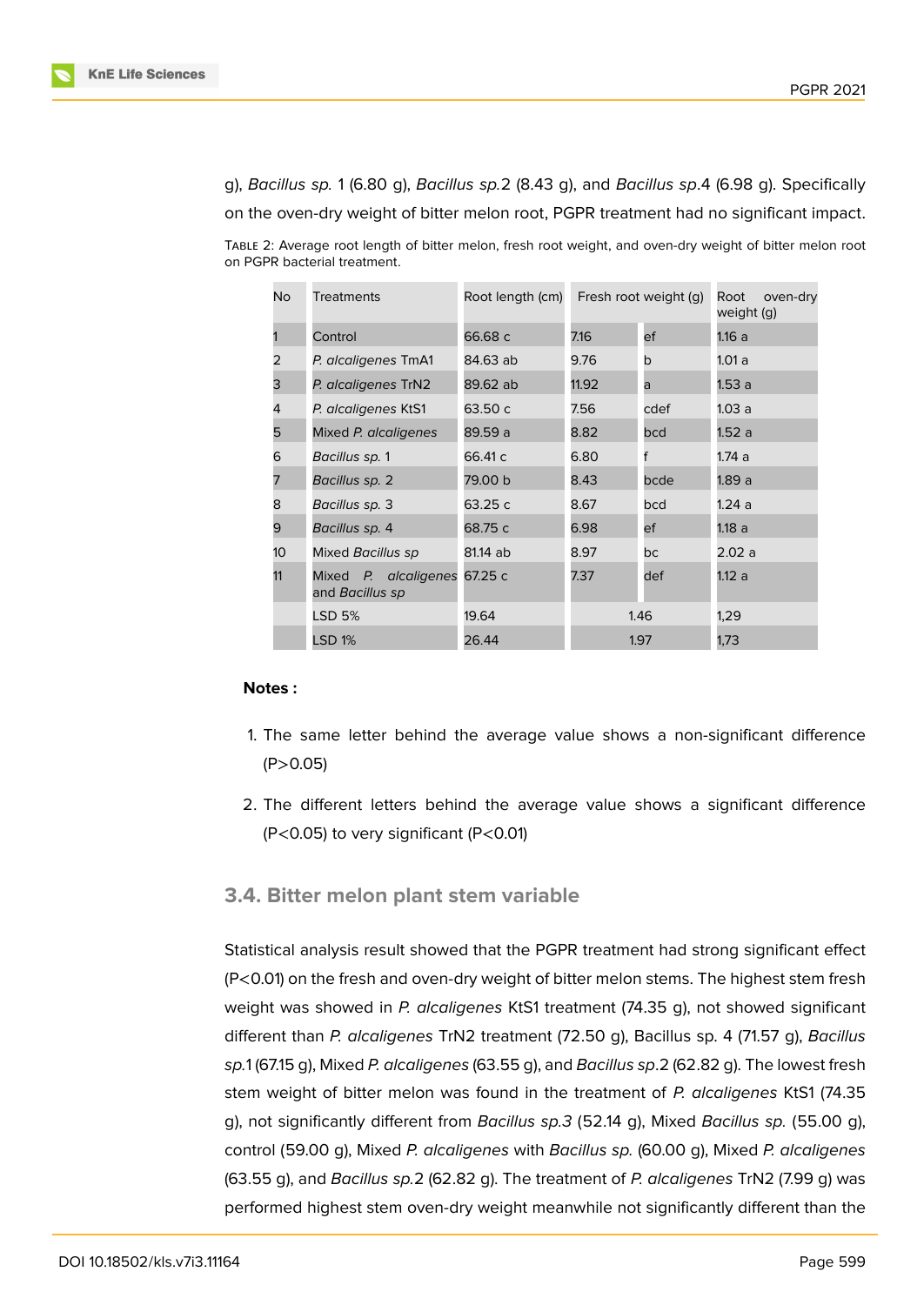treatments of *P. alcaligenes* KtS1 (7.16 g), *Bacillus sp.*4 (7.42 g), Mixed *Bacillus sp*. (6.52 g), and Mixed *P. alcaligenes* with *Bacillus sp*. (6.60 g). The lowest oven-dry weight of bitter melon stems was found in Mixed *P. alcaligenes* (5.15 g), not significantly different from *Bacillus sp.*3 (5.56 g), control (5.81 g), *P. alcaligenes* TmA1 (54.00 g), *Bacillus sp.*2 ( 6.15 g), Mixed *Bacillus sp.* (6.52 g), and Mixed *P. alcaligenes* with *Bacillus sp*. (6.60 g) Table 3: Average fresh weight of stems and oven-dry weight of bitter melon in each treatment with PGPR bacteria.

| No | <b>Treatments</b>                        |  | fresh weight (g) |       | oven-dry weight (gr) |      |
|----|------------------------------------------|--|------------------|-------|----------------------|------|
|    | Control                                  |  | 59.00            | cde   | 5.81                 | bcd  |
| 2  | P. alcaligenes TmA1                      |  | 54.00            | e     | 6.06                 | bcd  |
| 3  | P. alcaligenes TrN2                      |  | 72.50            | ab    | 7.99                 | a    |
| 4  | P. alcaligenes KtS1                      |  | 74.35            | a     | 7.16                 | abc  |
| 5  | Mixed P. alcaligenes                     |  | 63.55            | abcde | 5.15                 | d    |
| 6  | Bacillus sp. 1                           |  | 67.15            | abcd  | 7.11                 | abc  |
|    | Bacillus sp. 2                           |  | 62.82            | abcde | 6.15                 | bcd  |
| 8  | Bacillus sp. 3                           |  | 52.14            | e     | 5.56                 | cd   |
| 9  | Bacillus sp. 4                           |  | 71.57            | abc   | 7.42                 | ab   |
| 10 | Mixed Bacillus sp                        |  | 55.00            | de    | 6.52                 | abcd |
| 11 | Mixed P. alcaligenes<br>with Bacillus sp |  | 60.00            | bcde  | 6.60                 | abcd |
|    | <b>LSD 5%</b>                            |  | 12.58<br>16.94   |       | 1.83                 |      |
|    | <b>LSD 1%</b>                            |  |                  |       | 2.47                 |      |

#### **Notes :**

- 1. The same letter behind the average value shows a non-significant difference  $(P > 0.05)$
- 2. The different letters behind the average value shows a significant difference (P<0.05) to very significant (P<0.01)

PGPR is a consortium of actively colonize bacteria in rhizosphere and contribute to increasing plant yield and soil quality [11]. Principle of giving PGPR is to improve amount of active bacteria around plant roots to provide beneficial effect for plants. The advantages of using PGPR are increasing mineral content and nitrogen fixation, increasing plant tolerance to environment[al](#page-11-1) stress as a biofertilizer, protecting plants from plant pathogens, and stimulate indole-3-acetic acid (IAA) production [12].

According to Tenuta, PGPR mechanism in provide plant health occurs in three ways, namely: a). Suppress the development of pests/diseases (bioprotectants), have a direct effect on plants in dealing with diseases and pests, b) produce phytohormo[nes](#page-11-2) (biostimulants), IAA; cytokinins; gibberellins; and inhibit ethylene production, can increasing fine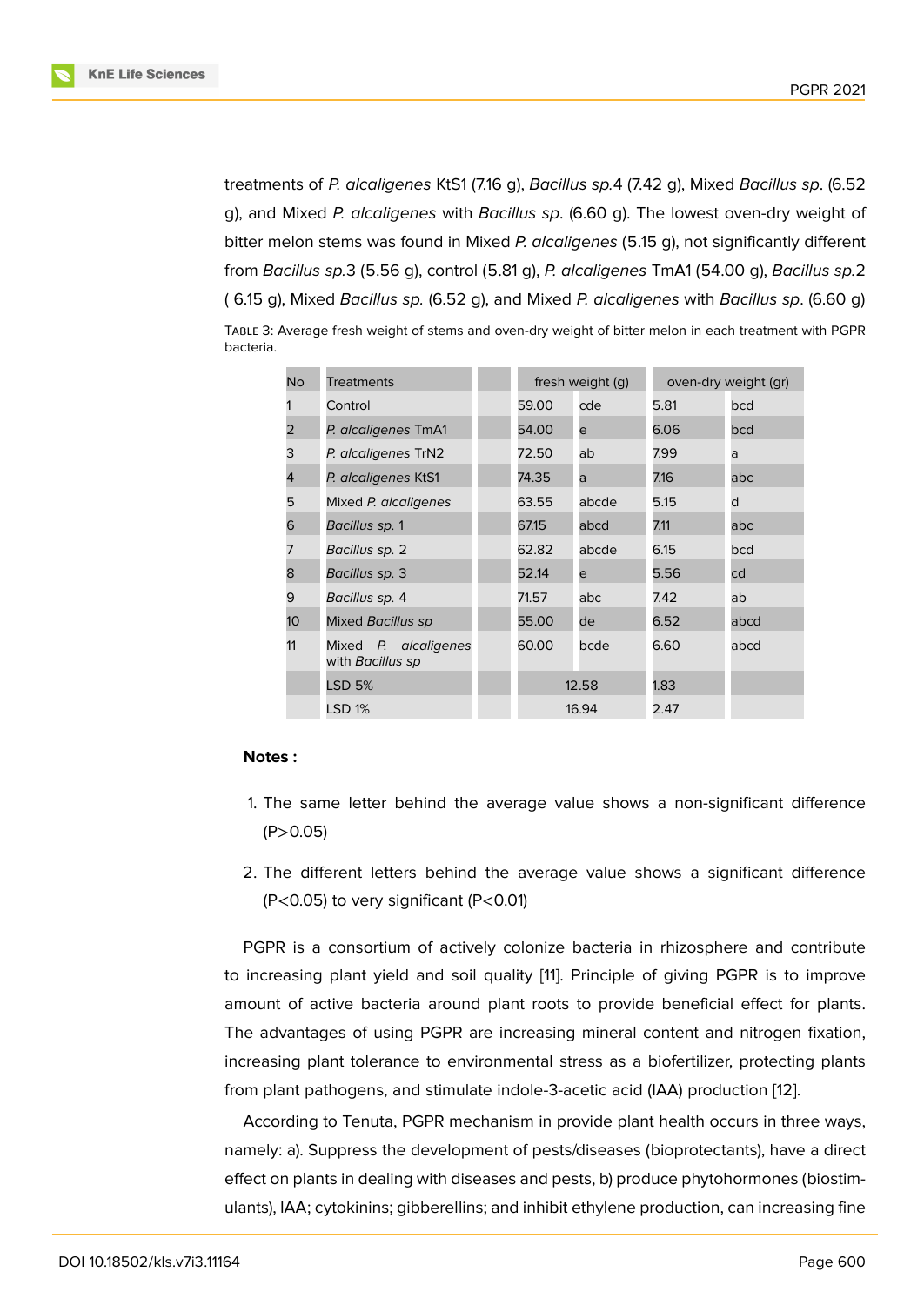roots surface area, c) increase nutrients availability for plants (biological fertilizers) [13]. However, according to Mc. Milan, PGPR is important in promoting plant growth include: (a) increasing fixation of nitrogen in legumes, (b) increasing the nitrogen-fixing bacteria population (c) increasing sulfur, phosphorus, copper, and iron (d) hormone product[ion](#page-11-3), (e) increasing beneficial fungi or bacteria population, (f) suppress pathogenic fungi, pathogenic bacteria, and insect pests [14][15].

The ability to suppress the growth of soilborne pathogens by PGPR depends on its ability to produce siderophores. Widnyana's research results showed that there were 3 isolates of *P. alcaligenes*, namely *[P. a](#page-11-4)[lca](#page-11-5)ligenes* KtS1, *P. alcaligenes* TrN2, and *P. alcaligenes* TmA1 which were antagonistic to *Fusarium oxysporum* f. sp. *lycopersici* with 71.17% inhibition on *P. alcaligenes* KtS1, 80.53% on *P. alcaligenes* TrN2, and 79.22% on *P. alcaligenes* TmA1. Three bacterial were also able to form siderophores of 0.239 (*P. alcaligenes* KtS1), 1,320 (*P. alcaligenes* TrN2), 1,467 (*P. alcaligenes* TmA1) absorbance at 500 nm [16].

Rahni suggested that PGPR can produce cytokinins, IAA, gibberellins, abscisic acid, and ethylene, where IAA is the active form of the auxin hormone found in plants and can dev[elo](#page-11-6)p crop and yields quality. The functions of the IAA hormone for plants include increasing cell development, stimulating new roots formation, promoting plant growth, encouraging flowering, and increasing enzyme activity [17]. Egamberdiyeva also reported that IAA and nitrogenase enzymes were shown to improve nutrient uptake of maize plants and dry weight [18]. Microbes can produce IAA that enhance growth and elongation of root so that more nutrient can absorbed from th[e s](#page-11-7)oil through expansive root surface [19].

Giving PGPR to plants can [als](#page-11-8)o increase plant resistance to pathogens. The increase in plant resistance was indicated by an increase in the total salicylic acid and phenol levels in pla[nt t](#page-11-9)issue after being given induction treatment with PGPR. Pseudomonas sp. is one of the bacteria that is widely studied and used as a PGPR and biocontrol agent of the disease [20][21]. Pseudomonas spp. was reported as a biological control agent of [22], vanilla stem rot disease control [23] and tomato wilt disease [15].

The results of other studies showed that the *Pseudomonas spp*.W80 treatment could increase the total phe[nol l](#page-12-0)[eve](#page-12-1)l in the treatment, which averaged 260.27 mg/g or improve of 106.89[% t](#page-12-2)han control (distiled water). In *P[seu](#page-12-3)domonas spp.* W02 treat[me](#page-11-5)nt, there was an increase in the level of salicylic acid by 37.65 ppm or a 72.94% increasing than the control. *Pseudomonas spp*. bacteria W02, W68, and W80 have different abilities to protect plant of vanilla from pathogens. Adding *Pseudomonas spp*. suspension to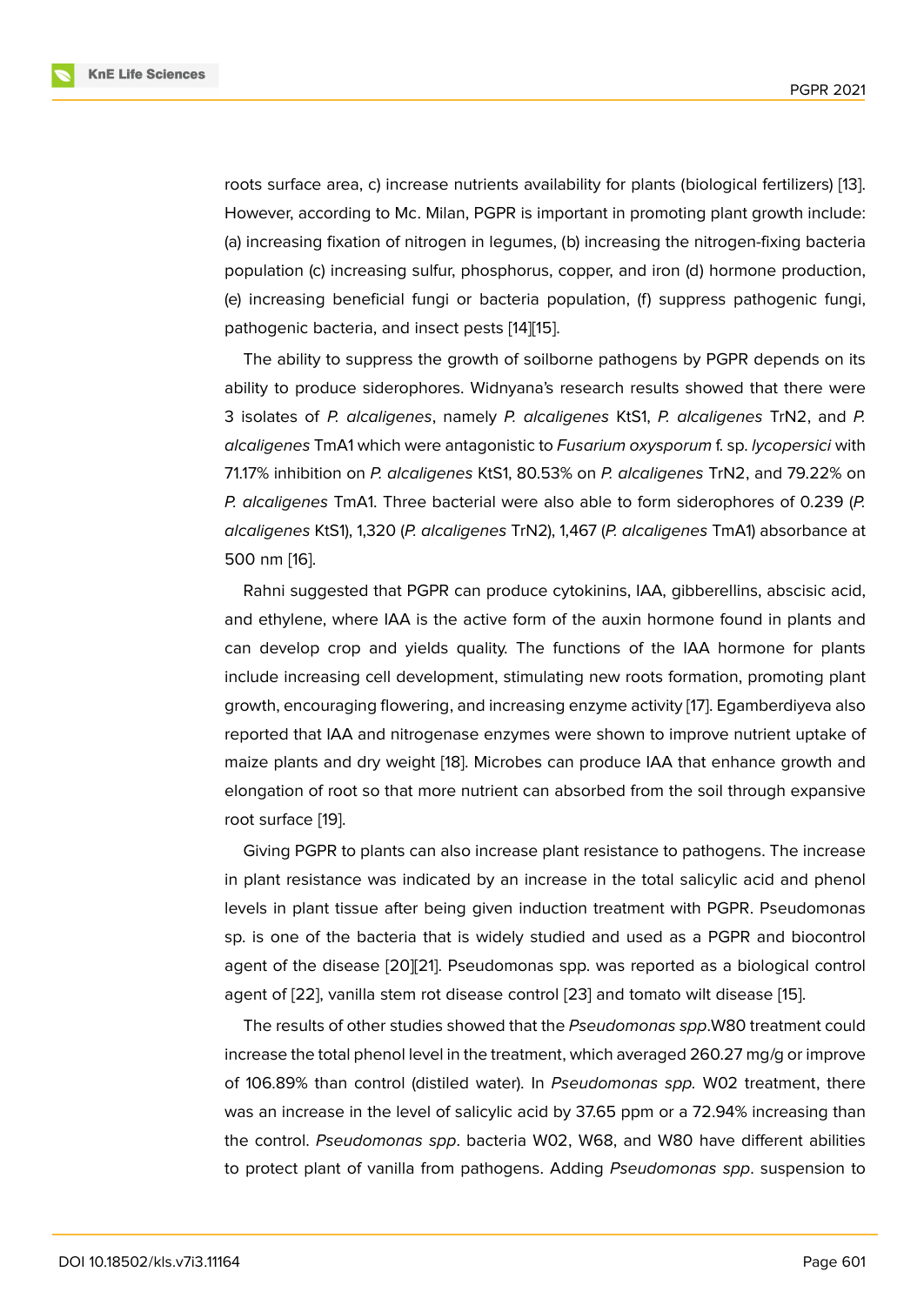plants of vanilla such as stems, roots, or leaves can improve vanilla plants systemic resistance by performance of salicylic acid and phenol in plant of vanilla tissues [23].

Salicylic acid is a produced naturally phenolic compound in plants and is a significant component of local and systemic plant resistance. Colonization of tobacco root with P. fluorescens strain CHAO and Tobacco Mozaic Virus TMV in the leaves caused s[alicy](#page-12-3)lic acid enhancement in the leaves [24]. Salicylic acid can induce systemic resistance after transported to the leaves. *Pseudomonas spp*.W02, W68, and W80 can protect vanilla plant from pathogens [25]. Fluorescent *Pseudomonas spp*. effective suppressed soilborne plant diseases through p[lay](#page-12-4) siderophore-mediated competition for iron, lytic enzymes production, antibiosis, and induced systemic resistance (ISR) [26]. The result of previous research showed [tha](#page-12-5)t *Pseudomonas spp* can protect plant of wheat against *Phytium spp.* and improve production of plant [20], induce peanut crops resistance from *Sclerotium rolfsii* pathogens [27], and *F. oxysporum* f.sp *fisi* & *Phytium [ultim](#page-12-6)un* in peas [28]; can protect seedlings cucumber plants from *Colletotrichum orbiculare* [29].

It has been shown that *P*. *alcaligenes* KT[S1,](#page-12-0) TRN2 and TMA1 suppress *Fusarium* disease in tomatoes [15]. Im[mers](#page-12-7)e tomato seeds with suspense *P*. *alcaligenes* deleted [tom](#page-12-8)ato diseaese by 45.44 -55.56% and could increase performance from 3 [to 4](#page-12-9) times than the control [30]. The cabbage (*Ipomoea reptans* Poir) immerses suspension treatments *P*. *alcaligenes* [fa](#page-11-5)vored 25% germination, improving cultivation up to 24.4%, improved the number of leaves up to 23.15%, lengthening 25% of the stems, stretched the roots up to [46.9](#page-12-10)0% and improved the roots fresh weight stems up to 67.07% and weight of the overy stem up to 84.21% than the control. Immerse the seeds with *P*. *alcaligenes* TRN2 treatment for 20 minutes showed best stimulated effect on seed germination [15].

Utilization of antagonistic microbes that live around plant roots like *Pseudomonas sp*., *Gliocladium sp*., *Bacillus spp*., and *Trichoderma spp*. is an environmentally friendly method cont[rol](#page-11-5)ling soilborne pathogens. Antagonistic microbes showed development of soilborne pathogens control [31]. *B. subtilis* inhibits the development of pathogens through the mechanisms of competition, antibiosis, and growth promotion. Suriani and Muis stated that *B. subtilis*, as one of the biological agents, also can promote plants growth and development [32]. Th[e r](#page-12-11)esults of Wulansari's research showed that *B. subtilis* isolate can increased plant growth effectively, and *B. subtilis* B209 can increasing plant height by 2.78 cm/day that the highest result than other treatment [33]. Other research results show that *Bacillus [sp](#page-13-0)*. strains BS 3, BS 4, and *Pseudomonas sp*. strains PF 1 and PF 3 can inhibit the development of *Fusarium oxysporum* in the form of clear zone that appears around the filter paper. The results showed that *Bacillus [sp](#page-13-1)*. strain BS 3 and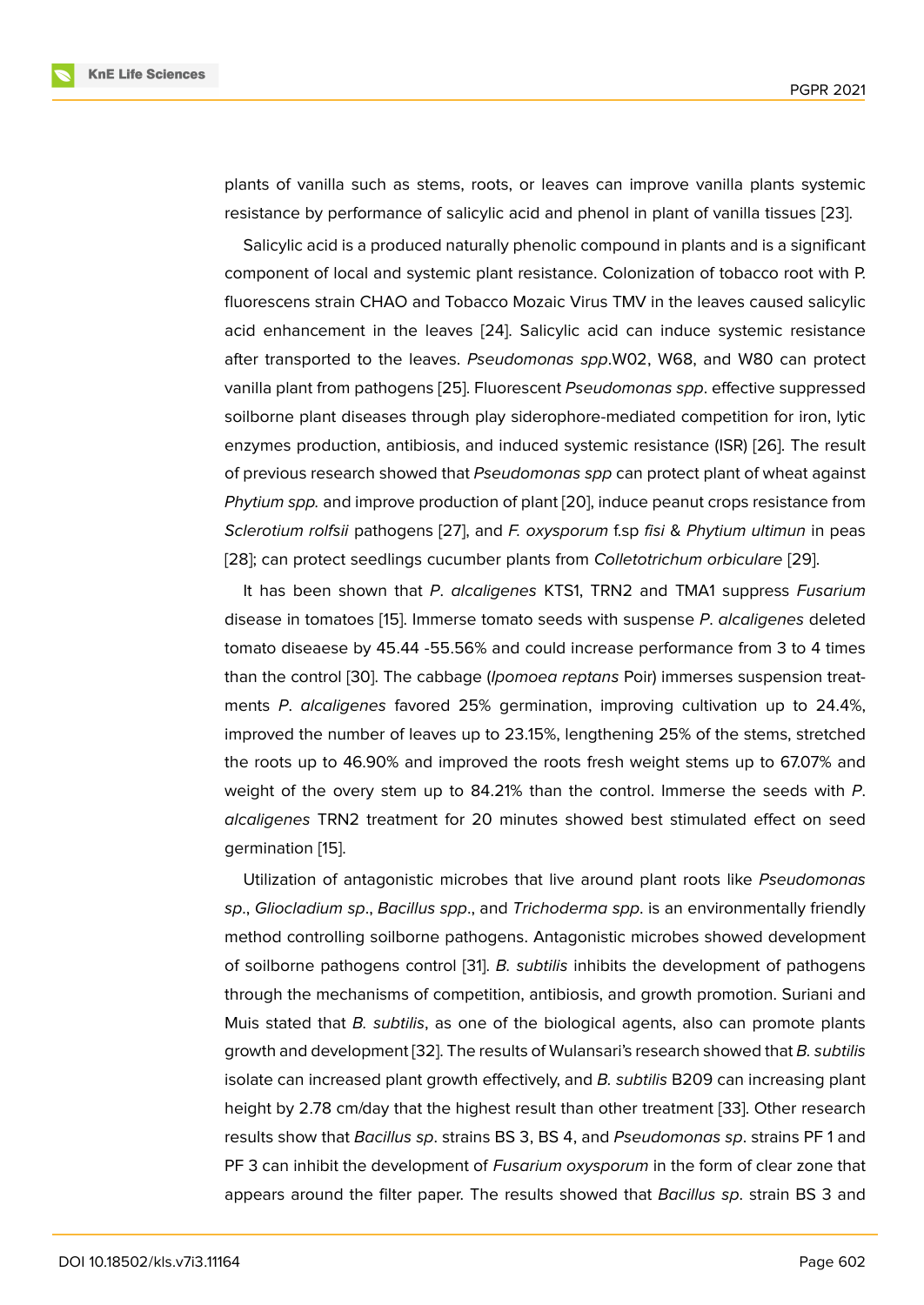strain BS 4 were Fungicidal [34]. Antibiotic type of *Pseudomonas sp*. strains PF 1 and PF 3 are fungistatic. Research by Pendango in 2018 showed that the soaking time of 15 minutes p with *Bacillus spp*. bacteria showed significant effect on amount of peanut seeds, namely 42.4 seeds, c[om](#page-13-2)pared to the control with 35.2 seeds [35].

## **4. Conclusion**

*Pseudomonas alcaligenes* (TmA1, TrN2, and KtS1) and *Bacillus sp*. (isolates 1,2,3, and 4) had different effects on the growth and yield of bitter melon. Mixing bacterial suspension on *P.alcaligenes*, *Bacillus sp*. isolates, and *P.alcaligenes* with *Bacillus sp*. isolate did not have a better impact on the yield and growth of bitter melon than the single treatment, but still better than the control. The bacterium *P. alcaligenes* TmA1, *Bacillus sp.* 2, and mixed *Bacillus sp.* gave the best effect on the weight of fresh bitter melon respectively, 89.25 g, 87.2 g, and 80.66 g compared to the control 66.32 g.

## **References**

- [1] Jumakir M. 2012. Cultivation Technology of Paria in Pot. Publisher: Center for the Assessment of Agricultural Technology (BPTP). Jambi.
- <span id="page-10-0"></span>[2] Muneer A, Mulugeta K. Mechanism and applications of plant growth-promoting rhizobacteria. Journal of King Saud University - Science. 2014;26(1):1-20.
- <span id="page-10-1"></span>[3] Biswas JC, Ladha JK, Dazzon FB. Rhizobia inoculation improves nutrient uptake and growth of lowland rice. Soil Science Society of America Journal. 2000;64(5):1644- 1650.
- <span id="page-10-2"></span>[4] Widnyana IK, Javandira C. Activities *Pseudomonas* spp. and *Bacillus* sp. to stimulate germination and seedling growth of tomato plants. Agriculture and Agricultural Science Procedia. 2016;9:419-423.
- <span id="page-10-3"></span>[5] Widnyana IK, Ngga M, Sapanca PLY. The effect of seed soaking with rhizobacteria *Pseudomonas alcaligenes* on the growth of swamp cabbage (*Ipomoea reptans Poir*). The 2nd International Joint Conference on Science and Technology (IJCST) 2017. IOP Publishing. Journal of Physics: Conference Series. 2017;953(2018): 7
- <span id="page-10-4"></span>[6] Taufik M. Growth and production of chili plants applied to plant growth-promoting rhizobacteria. Journal. Agrovigor: Jurnal Agroekoteknologi. 2010;10(1):99-107.
- <span id="page-10-5"></span>[7] Rosenblueth M, Martinez-Romero E. Bacterial endophytes and their interactions with hosts. *Molecular Plant-Microbe Interactions* . 2006;19(8):827–837.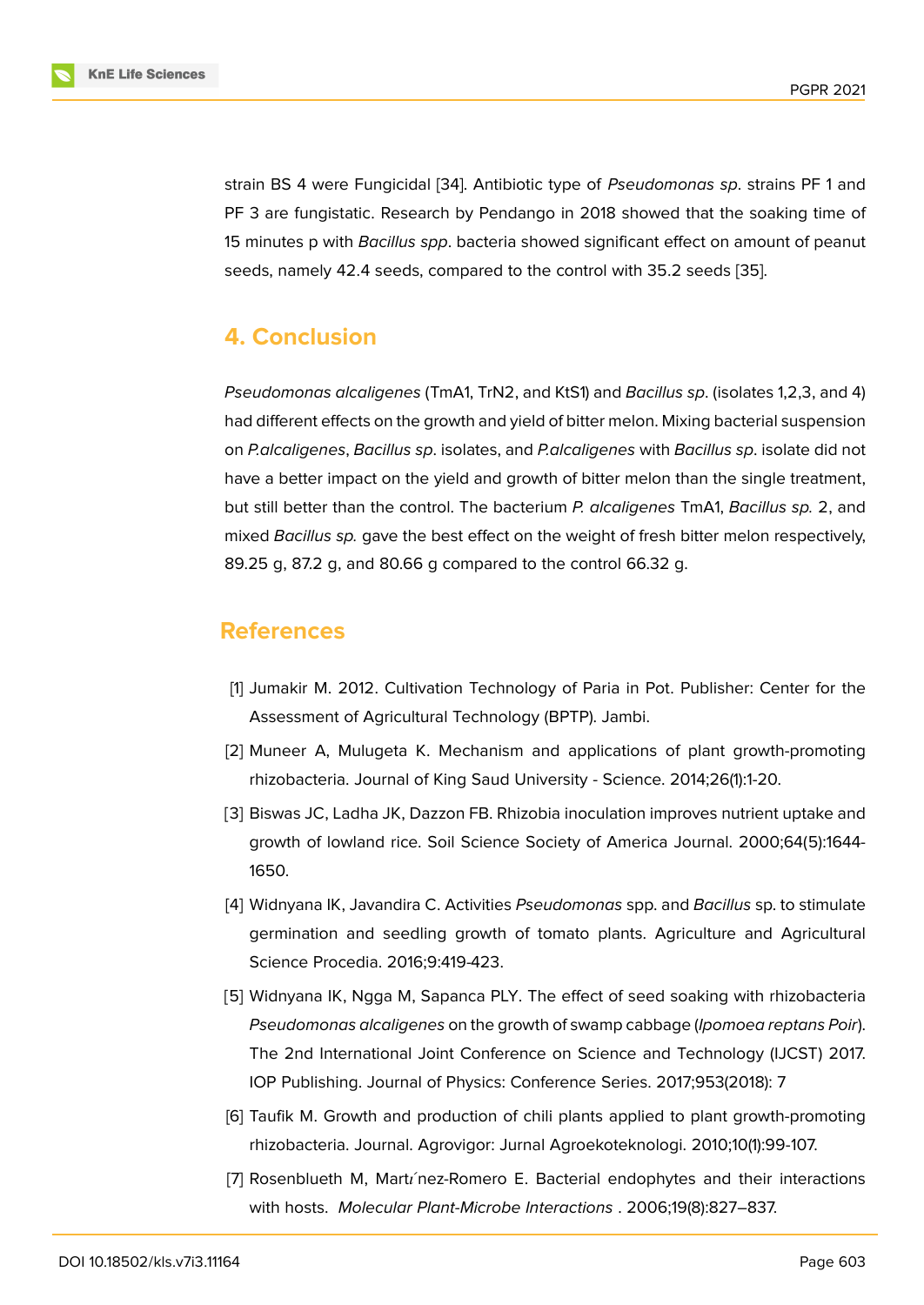

- <span id="page-11-0"></span>[8] Maunuksela L. Molecular and physiological characterization of rhizosphere bacteria and frankia in forest soils devoid of actinorhizal plants [dissertation]. Amsterdam (NED): Biocentri Wikki Universitatis Helsingiensis; 2004.
- [9] Widnyana IK, Sukerta IM, Wiswasta IGNA, Limantara LM. The role of rizobacteria *Pseudomonas alcaligenes*, *Bacillus* sp. and mycorrhizal fungi in growth and yield of tomato plants. International Journal of Geomate. 2019;17(61):174-180.
- [10] Gomez KA, Gomez AA. Statistical procedures for agricultural research.  $2^{nd}$  ed. Jakarta: Universitas Indonesia Press; 1995.
- <span id="page-11-1"></span>[11] Gusti IN, Khalimi, Dewa K, Ketut IN, Dani S. Application of rhizobacteria *Pantoea agglomerans* to increase growth and yield of corn crops. (*Zea mays*. L) Hybrid variety BISI-2. Agrotrop. 2012;2(1):1-9.
- <span id="page-11-2"></span>[12] Figueiredo, M. D. V. B., Seldin, L., Araujo, F. F. D., & Mariano, R. D. L. R. (2010). Plant growth promoting rhizobacteria: fundamentals and applications. In *Plant growth and health promoting bacteria* (pp. 21-43). Springer, Berlin, Heidelberg.
- <span id="page-11-3"></span>[13] Tenuta, M. (2004). Plant PGPR. *Prospects for Increasing Nutrient Acquisition and Disease Control. Department of Soil Science. University of Manitoba*.
- <span id="page-11-4"></span>[14] McMilan S. Promoting growth with PGPR.2007. The Canadian organic grower. Soil Foodweb Canada Ltd. Soil Biology Lab. & Learning Centre.
- <span id="page-11-5"></span>[15] Widnyana IK, Suprapta DN, Sudana IM, Temaja IG. *Pseudomonas alcaligenes*, potential antagonist against *Fusarium oxysporum* f. sp. *lycopersicum* is the cause of *Fusarium* wilt disease on tomato. Journal of Biology, Agriculture and Healthcare. 2013;3(7):163-169.
- <span id="page-11-6"></span>[16] Widnyana IK. Antagonistic activity and abilities of *Pseudomonas* spp. forming siderophore to suppress *Fusarium oxysporum* f. sp. *lycopersici* on tomato plants. Proceedings of the National Seminar of Biology Study Program, Faculty of Math and Science. 2014;1(1)145-150
- <span id="page-11-7"></span>[17] Rahni NM. Effects of PGPR phytohormones on the growth of corn (*Zea mays*) plants. An Agribusiness and Regional Development. 2012;3(2):27-35.
- <span id="page-11-8"></span>[18] Egamberdiyeva D. The effect of PGPR on growth and nutrient uptake of maize in two different soils. Applied Soil Ecology. 2007;36(1):184-189.
- <span id="page-11-9"></span>[19] Bolero L, Perrig D, Masciarelli O, Penna C, Cassan F, Luna V. Phytohormone production by three strains of *Bradyrhizobium japonicum* and possible physiological and technological implications. Applied Microbiology and Biotechnology . 2007;74(8):874-880.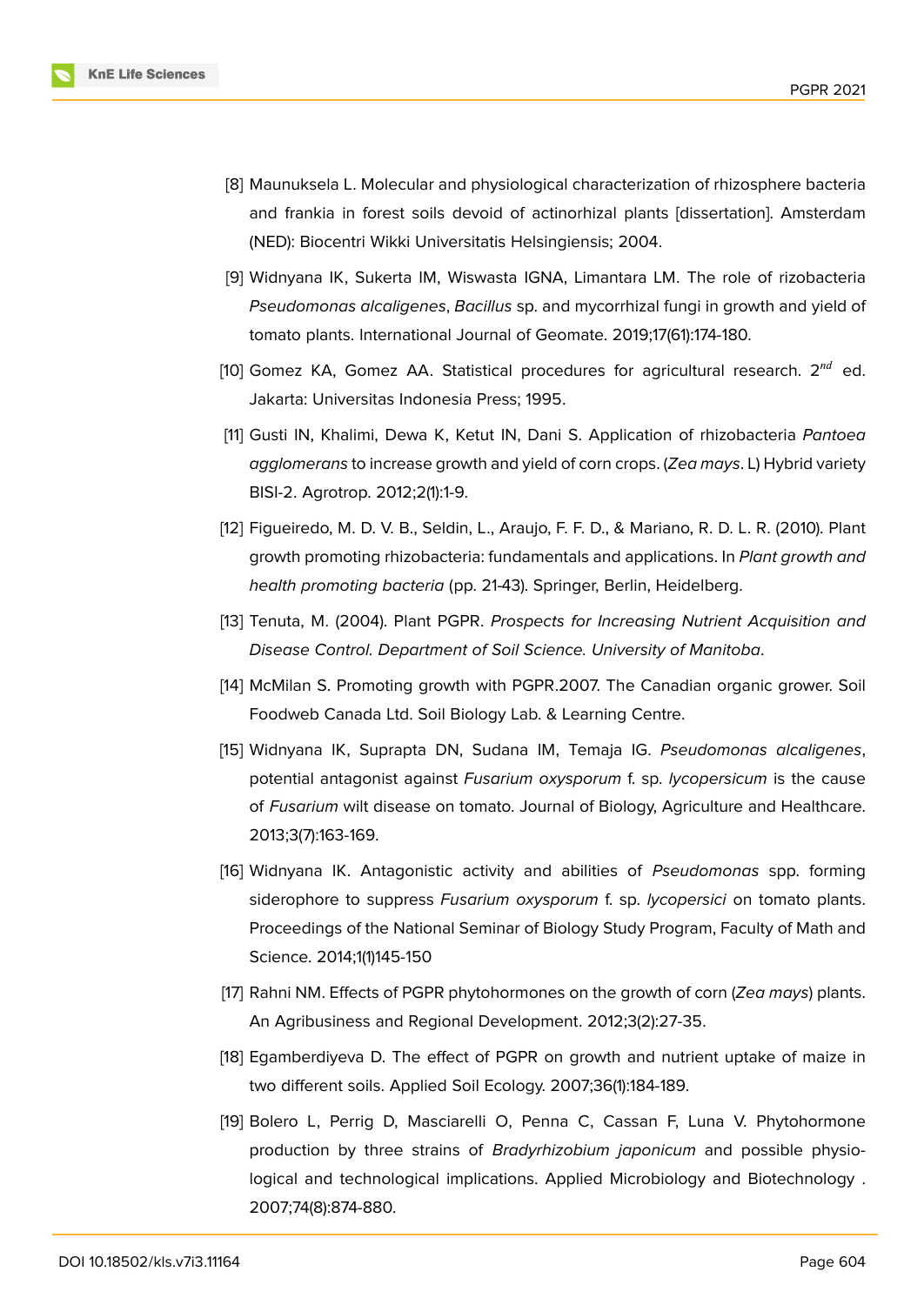

- <span id="page-12-0"></span>[20] Weller DM, Cook RJ. Increased growth of wheat by seed treatments with alcaligenes pseudomonads, and implications of phytium control. Canadian Journal of Plant Pathology.. 1986;8:328-334.
- <span id="page-12-1"></span>[21] Van Peer R, Schippers B. Plant growth responses to bacterization with selected *Pseudomonas* spp. strains and rhizosphere microbial development in hydroponic cultures. The Canadian Journal of Microbiology. 1988;35:456–463.
- <span id="page-12-2"></span>[22] Weller DM. Biological control of soilborne plant pathogens in the rhizosphere with bacteria. Annual Review of Phytopathology. 1988;26:379-407.
- <span id="page-12-3"></span>[23] Widnyana IK, Ngga M, Sapanca PLY. The effect of seed soaking with rhizobacteria *Pseudomonas alcaligenes* on the growth of swamp cabbage (*Ipomoea reptans poir*). Journal of Physics: Conference Series. 2018;953(1):7
- <span id="page-12-4"></span>[24] Maurhofer M, Hase C, Meuwly P, Metraux JP, Defago G. Induction of systemic resistance of tobacco to tobacco necrosis virus by the root-colonizing *Pseudomonas fluorescens* strain CHA0: influence of the gacA gene and of pyoverdine production. Phytopathology. 1994;84:139-146.
- <span id="page-12-5"></span>[25] Widnyana IK, Sumantra IK, Pandawani NP, Ariati PE. Induction of total phenol and salicylic acid with *Pseudomonas* spp. suspension as indications increasing systemic resistance on the vanilla plant. Bulgarian Journal of Agricultural Science. 2019;25(3):480–485.
- <span id="page-12-6"></span>[26] Bakker PA, Pieterse CMJ, van Loon LC. Induced systemic resistance by fluorescent *Pseudomonas* spp. Phytopathology. 2007;97:239-243.
- <span id="page-12-7"></span>[27] Ganesan, P., & Gnanamanickam, S. S. Biological control of Sclerotium rolfsii Sacc. in peanut 7by inoculation with Pseudomonas fluorescens. *Soil Biology and Biochemistry*. 1987. *19*(1), 35-38.
- <span id="page-12-8"></span>[28] Benhamou N, Belanger RR, Paulitz TC. Induction of differential host responses by *Pseudomonas fluorescens* in Ri T-DNA-transformed pea roots after challenge with *Fusarium oxysporum* f.sp. pisi and *Pythium ultimum*. Phytopathology. 1996;86:1174- 1185.
- <span id="page-12-9"></span>[29] Wei G, Kloepper JW, Tuzun S. Induction of systemic resistance of cucumber to *Colletotrichum orbiculare* by select strains of plant growth-promoting rhizobacteria. Phytopathology. 1991;81:1508-1512.
- <span id="page-12-10"></span>[30] Widnyana IK, Wiswasta IGN, Yuesti A. Tomato plant protection management to reduce *Fusarium* wilt disease by utilizing plant growth promoting rhizobacteria *Pseudomonas alcaligenes*. Scientific Research Journal (SCIRJ). 2017;5(12):84-89.
- <span id="page-12-11"></span>[31] Soenartiningsih Mrs, Pabbage MS, Djaenuddin N. Use of antagonist inoculum (*Trichoderma* and *Gliocladium*) in suppressing midrib rot disease in maize. Paper